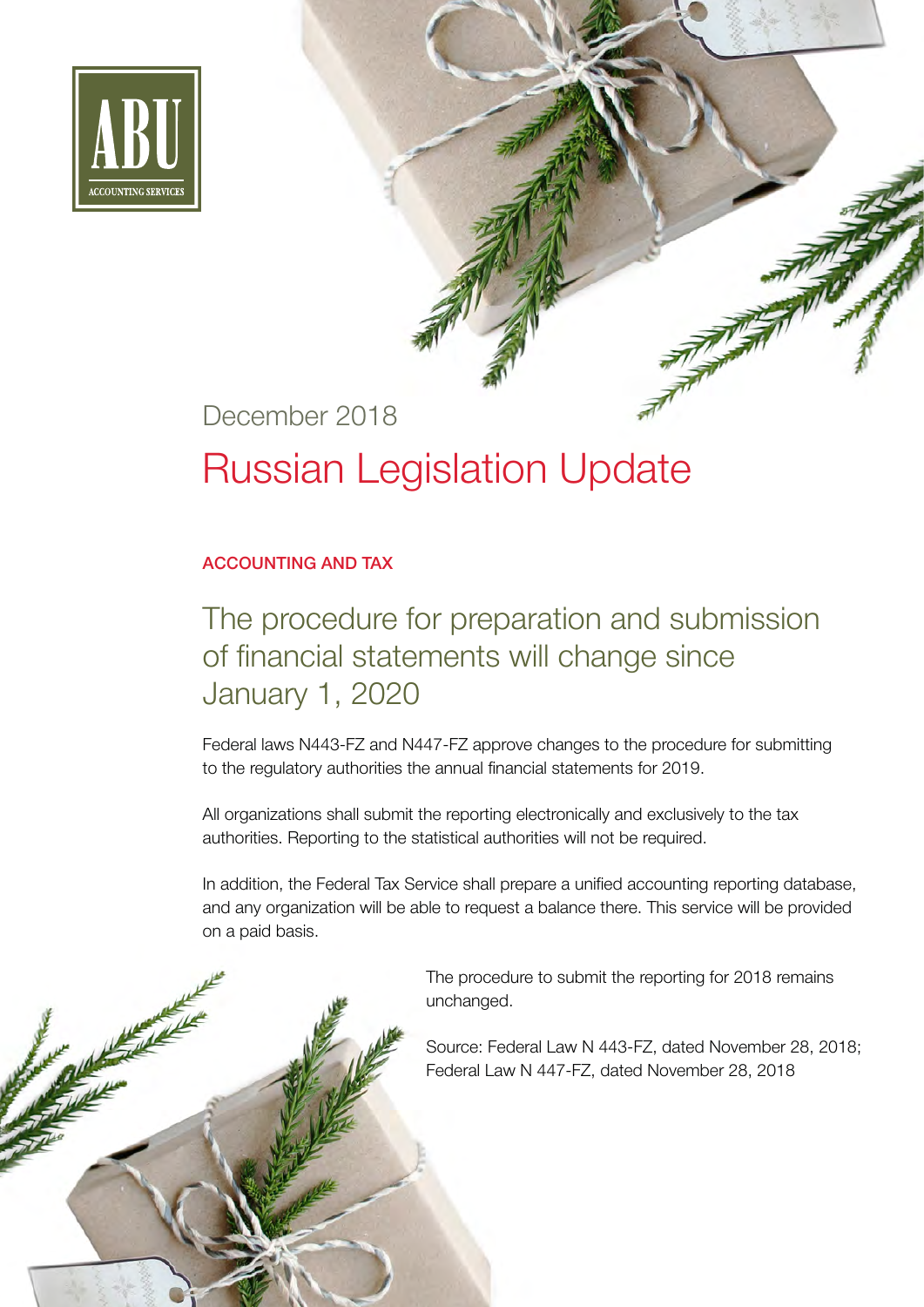# Since January 01, 2019, the procedure for submitting a property tax return will change for organizations owing real assets

Change of the procedure concerns the organizations which have real assets in their balance sheets, and those which are registered in several inspections of the same region. In this case, the taxpayer can independently choose an inspection where a single declaration on all immovable objects will be submitted. To take advantage of this opportunity is possible by sending an appropriate notice to the Federal Tax Service before April 1 of the reporting year.

Source: The Russian Federal Tax Service Letter N BS-4-21/22551, dated November 21, 2018

# The Federal Tax Service has adjusted the procedure for penalty calculation

Two amendments to the procedure of penalty calculation and payment related to the delayed tax will become effective since December 27, 2018:

- Penalties cannot exceed the deficiency tax amount on which they were accrued;
- Penalties will be paid for the period, including the day of tax deficiency payment.

Source: Federal Law N 424-FZ, dated November 27, 2018

#### PAYROLL

# Payment of childcare benefits during part-time work

An employee can receive the wage and benefit if he/she is on a parental leave and works part-time. The main term is that the employee takes care of the child.

#### How much should the working day be reduced?

The legislation does not specify how much the working day should be reduced, the main thing is that it is not reduced just formally. For example, the Russian Supreme Court considered the formal the reduction of the working day by 12 minutes a day (1 hour per week). The Social Insurance Fund and Arbitrary Court of the West Siberian District recognized that reduction of the working day by 30 minutes to 1 hour is formal.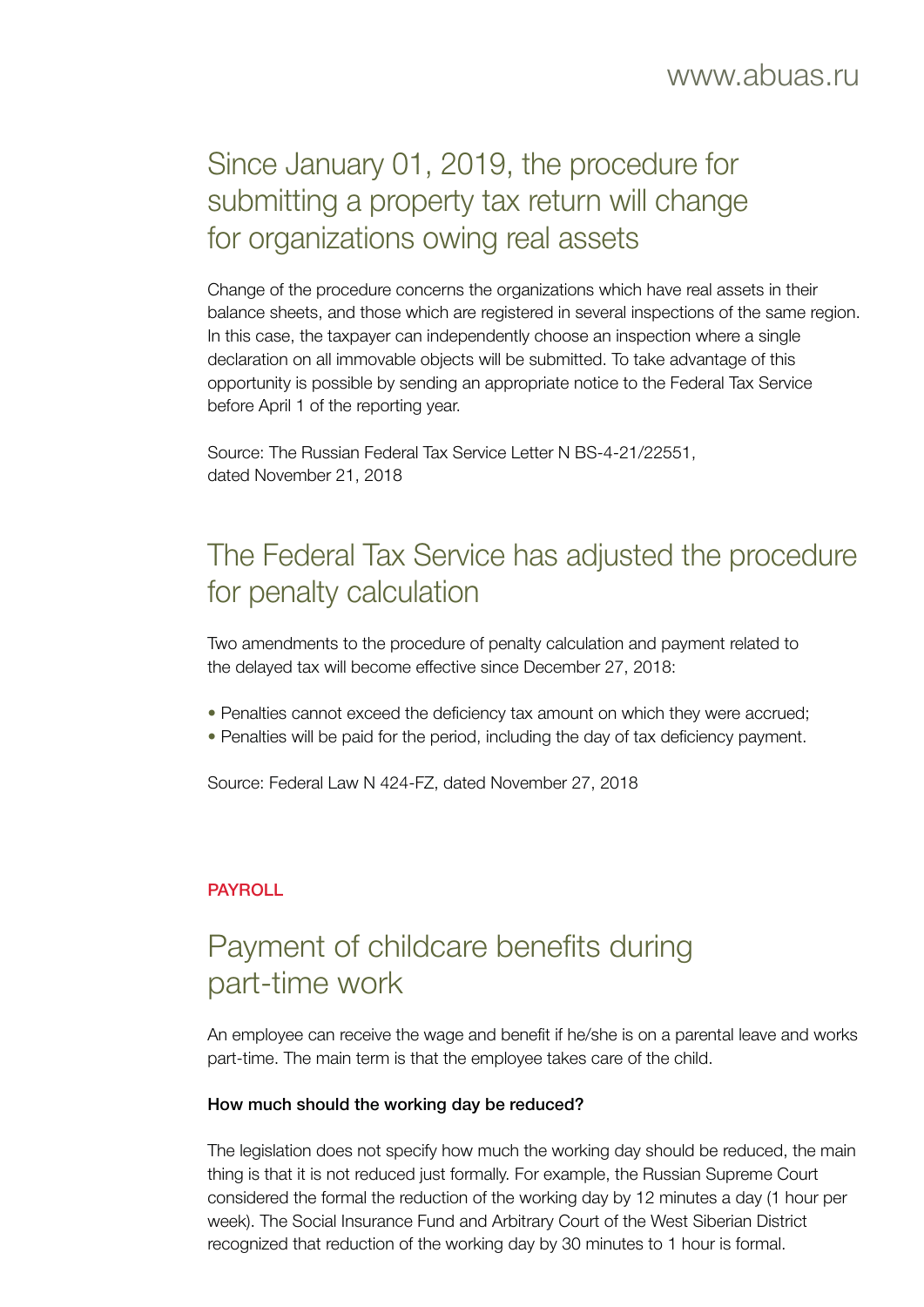Therefore the reduction of the working day by one hour or less is quite risky.

#### If the Employee is sent on a business trip

The Social Insurance Fund presumes that an employee cannot work part-time and be sent on a business trip, since he/she cannot take care of the child.

However, the Court of First Instance and Arbitrary Court of the Volga-Vyatsky District has not confirmed this approach as they consider that a short business trip (5 days) is not a period when the child is without parental care. It indicates that the employee retains the right to the parental benefit.

Sources: Resolution of the Arbitrary Court of the West Siberian District under case N А19-21032/2017 dated October 22, 2018; Resolution of the Arbitrary Court of the Volga-Vyatsky District under case N А28-11443/2017 dated October 5, 2018.

## Drafting of the annual vacation schedule for 2019

**Term of drafting:** the vacation schedule should be drafted and approved two weeks before the New Year, so the schedule for 2019 should be done before December 17, 2018.

#### Basic drafting regulations:

- The schedule shall be prepared under standard form N T-7, or under the form set up by the Employer;
- At least one part of the vacation shall be longer than 14 calendar days;
- The wishes of the employees of preferential categories shall be taken into account. The vacations for such a category should be granted whenever convenient to them.

## Regular medical examination, accounting of extraordinary days-off

From January 1, employees will have the opportunity to take one paid day-off to undergo a regular medical examination. People who are five or less years before retirement have the right to take two paid days-off annually.

In 2019 the employees born in 1989, 1986, 1980, and 1977 are entitled to regular medical examination.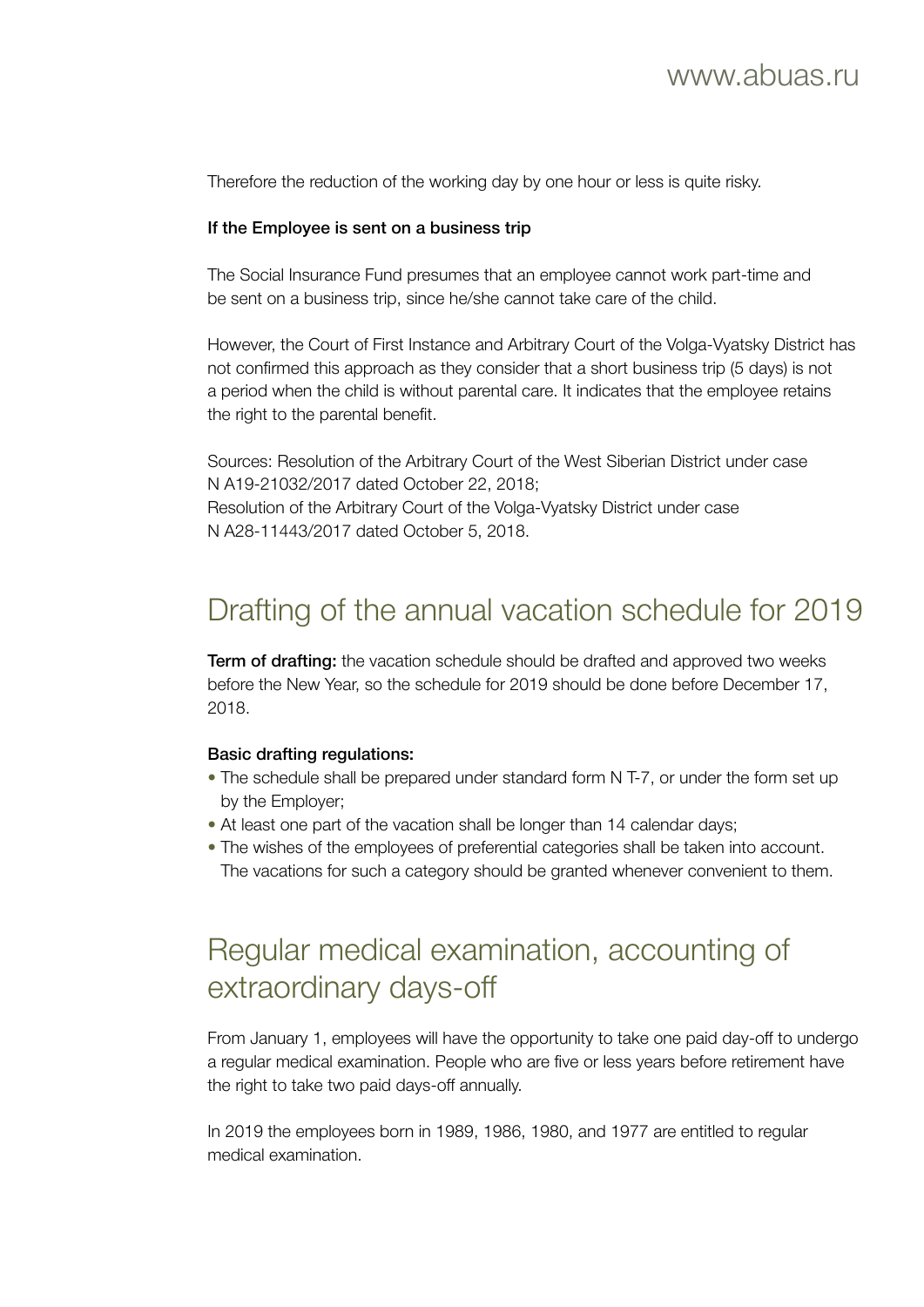#### LABOR LEGISLATION

## The employer has to notify the employees about the wages credited to bank cards

The Russian Ministry of Labor indicated in its letter that the employer shall issue pay-slips when transferring the parts of the wage, including the cases where the wage is credited to bank cards.

This conclusion was made based on the Russian Labor Code, Article 136, which establish that there is no exception for the employer and it has to obligatory notify the employee in writing about the amount of accrued funds.

Besides the Russian Ministry of Labor specially stressed that this responsibility of the employer cannot be recalled by collective contract of agreement of the parties.

Source: The Russian Ministry of Labor Letter N 14-1/OOG-8459, dated October 23, 2018

#### The amount of unemployment benefits will increase since January 1, 2019

According to the decision of the Russian Government, the minimum unemployment benefit since January 1, 2019 will be 1,500 rubles, the maximum — 8,000 rubles.

Persons of pre-retirement age will get an increased unemployment benefit; its maximum amount will be 11,280 rubles.

Source: The RF Government Decision N 1375 'On minimum and maximum amounts of unemployment benefits for 2019' dated November 15, 2018

#### MIGRATION LEGISLATION

#### The state duty for a patent of foreign employees will increase in 2019

The order of the Ministry of Economic Development says that the ratio affecting the amount of advance payments will increase in 2019.

So the cost of the state duty for the patent issue will be about 3,800 rubles.